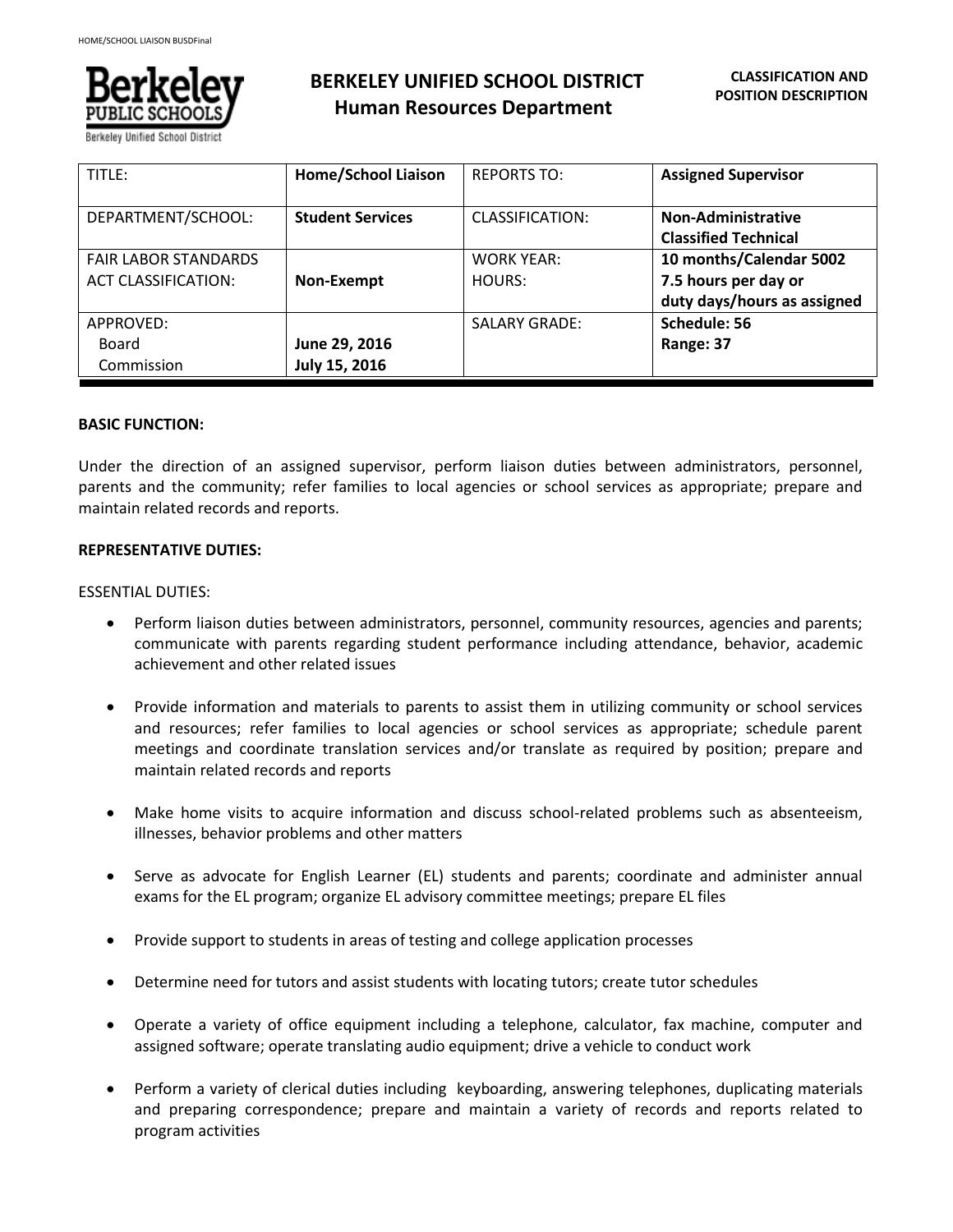- Inventory, order, receive and distribute materials, supplies and equipment
- Participate in planning end-of-year celebrations and field trips
- Perform related duties as assigned

### **KNOWLEDGE AND ABILITIES:**

## KNOWLEDGE OF:

Community resource organizations including various federal, State and local agencies Community and human relations Organizational operations, policies and objectives Record-keeping and report preparation techniques Oral and written communication skills Interpersonal skills using tact, patience and courtesy Telephone techniques and etiquette Policies and objectives of EL and other school programs and activities Operation of a variety of office and instructional equipment including a computer ABILITY TO: Perform liaison duties between administrators, personnel, parents and the community Communicate effectively both orally and in writing Operate a computer and a variety of office equipment Learn, apply and explain policies, procedures, rules and regulations Work independently with little direction

Establish and maintain cooperative and effective working relationships with others

Meet schedules and time lines

Prepare and maintain files, records and prepare reports

Read, interpret and follow rules, regulations, policies and procedures

### **EDUCATION AND EXPERIENCE:**

Any combination equivalent to: graduation from high school and three years' experience working with community services, public relations or related activities

### **LICENSES AND OTHER REQUIREMENTS:**

Valid California driver's license

Some incumbents in this classification may be required to speak, read and write in a designated second language.

## **WORKING CONDITIONS:**

ENVIRONMENT: Office and outdoor environment Driving a vehicle to conduct work Constant interruptions